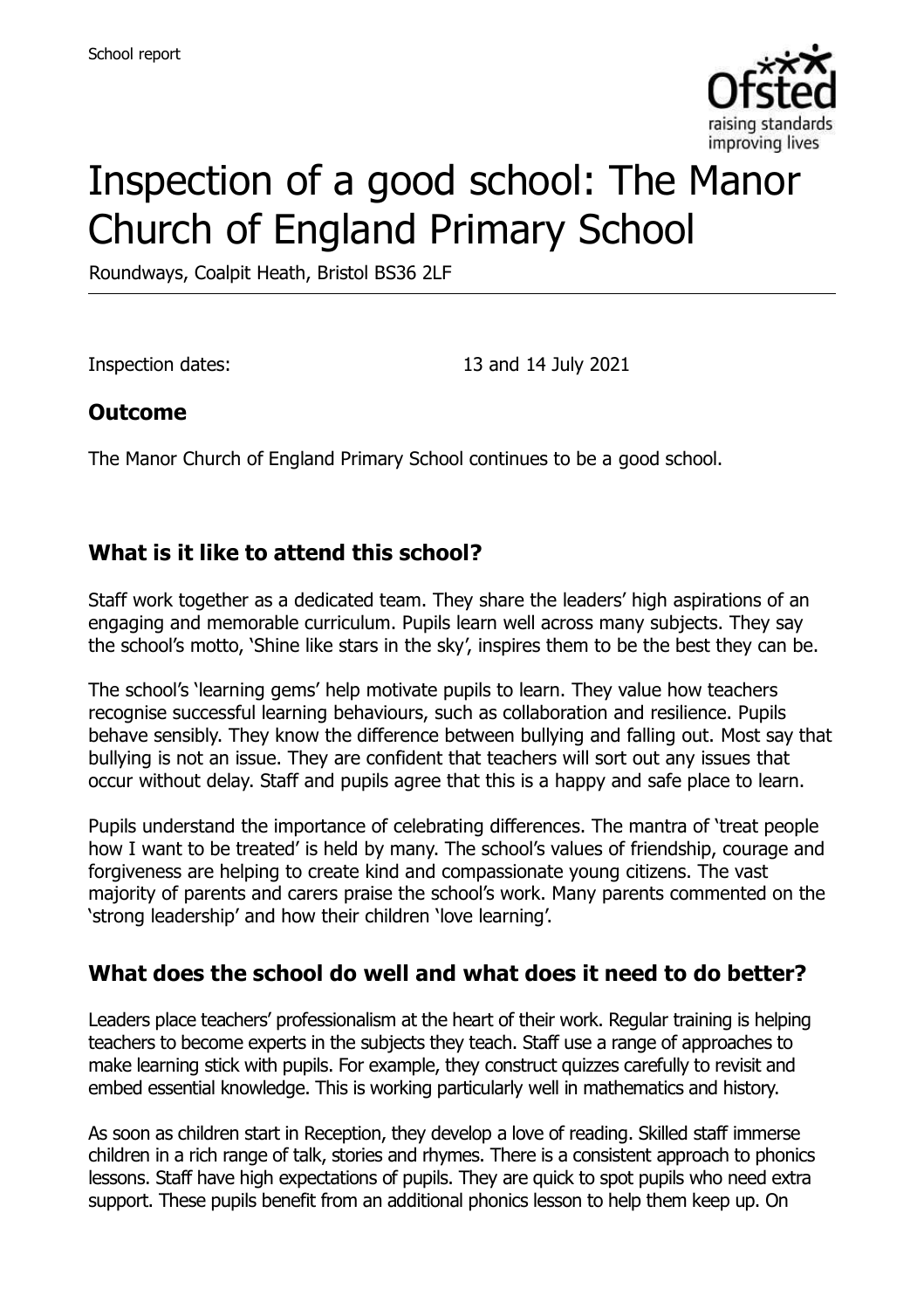

occasions, some pupils read books that are too hard for them. This hinders their ability to read fluently.

Older pupils have developed strong reading habits. Many say that they read for fun. Others say that incentives, such as 'Pebble in the Jar', encourage them to read daily. Pupils in Years 5 and 6 read from a range of challenging books. They do so fluently and with expression.

Leaders have put together a well-sequenced and ambitious mathematics curriculum. Staff's subject knowledge is strong. Children use mathematical vocabulary to explain their thinking in Reception. They are confident in making predictions and solving problems. Teachers help pupils remember important information about numbers during 'key instant-recall facts' sessions. This enhances pupils' speed and accuracy, particularly when they are calculating. Consequently, pupils enjoy mathematics.

Leaders have planned and mapped out clearly the content they expect pupils to learn as they progress through the school. In history, pupils have a growing understanding of the past from studying a range of significant people and places. For example, pupils in key stage 1 know about what life was like in the past in the local coal mining settlement. Teachers are becoming skilled at making connections across sequences of learning. As a result, pupils are learning and remembering more of the curriculum.

Leaders and staff know the needs of pupils with special educational needs and/or disabilities (SEND). These pupils are involved in all aspects of school life. Staff keep a close eye on how well pupils are learning the curriculum. They break tasks down into small, manageable steps so that pupils experience success. Pupils with SEND flourish because of the precise support they receive.

Staff enrich pupils' personal development through stories and class discussions. 'Pause for Thought' sessions allow pupils to discuss social and global issues. They appreciate how staff care about their opinions and listen to their suggestions. Low-level disruption to learning is rare. Pupils know the importance of behaving well in and out of class.

Governors are knowledgeable about leaders' work to strengthen the curriculum. They are playing an important role in holding school leaders to account. Governors ask the right questions to check the impact of school improvement priorities.

# **Safeguarding**

The arrangements for safeguarding are effective.

Leaders, including governors, keep a close check on safeguarding. Adults are well trained. Staff at all levels know how to raise a concern. Leaders' record-keeping is thorough. Where there are concerns, leaders are quick to identify families in need of external support.

Through the curriculum, pupils learn about staying safe. They know some of the dangers involved with social media. Pupils feel that they could talk to staff if they had a concern.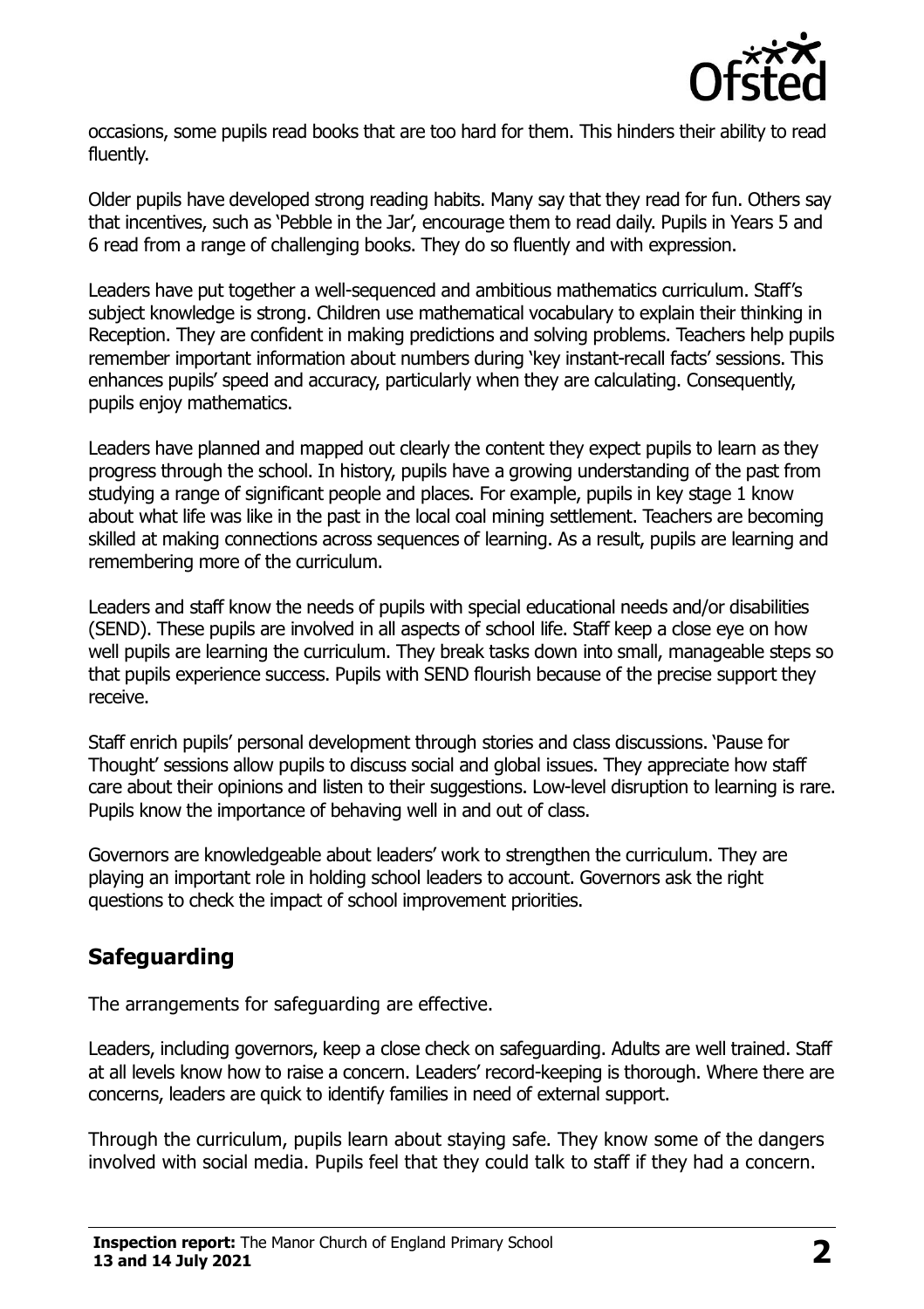

# **What does the school need to do to improve?**

# **(Information for the school and appropriate authority)**

■ Some pupils at an early stage of reading occasionally struggle to read fluently. The books they are reading are too hard for them. Leaders need to ensure that these pupils read books that match the sounds they know.

# **Background**

When we have judged a school to be good, we will then normally go into the school about once every four years to confirm that the school remains good. This is called a section 8 inspection of a good or outstanding school. We do not give graded judgements on a section 8 inspection. However, if we find some evidence that a good school could now be better than good, or that standards may be declining, then the next inspection will be a section 5 inspection. Usually this is within one to two years of the date of the section 8 inspection. If we have serious concerns about safeguarding, behaviour or the quality of education, we will convert the section 8 inspection to a section 5 inspection immediately.

This is the second section 8 inspection since we judged the school to be good in March 2011.

## **How can I feed back my views?**

You can use [Ofsted Parent View](https://parentview.ofsted.gov.uk/) to give Ofsted your opinion on your child's school, or to find out what other parents and carers think. We use information from Parent View when deciding which schools to inspect, when to inspect them and as part of their inspection.

The Department for Education has further *guidance* on how to complain about a school.

If you are the school and you are not happy with the inspection or the report, you can [complain to Ofsted.](https://www.gov.uk/complain-ofsted-report)

#### **Further information**

You can search for published performance information about the school [here.](http://www.compare-school-performance.service.gov.uk/)

In the report, '[disadvantaged pupils](http://www.gov.uk/guidance/pupil-premium-information-for-schools-and-alternative-provision-settings)' refers to those pupils who attract government pupil premium funding: pupils claiming free school meals at any point in the last six years and pupils in care or who left care through adoption or another formal route.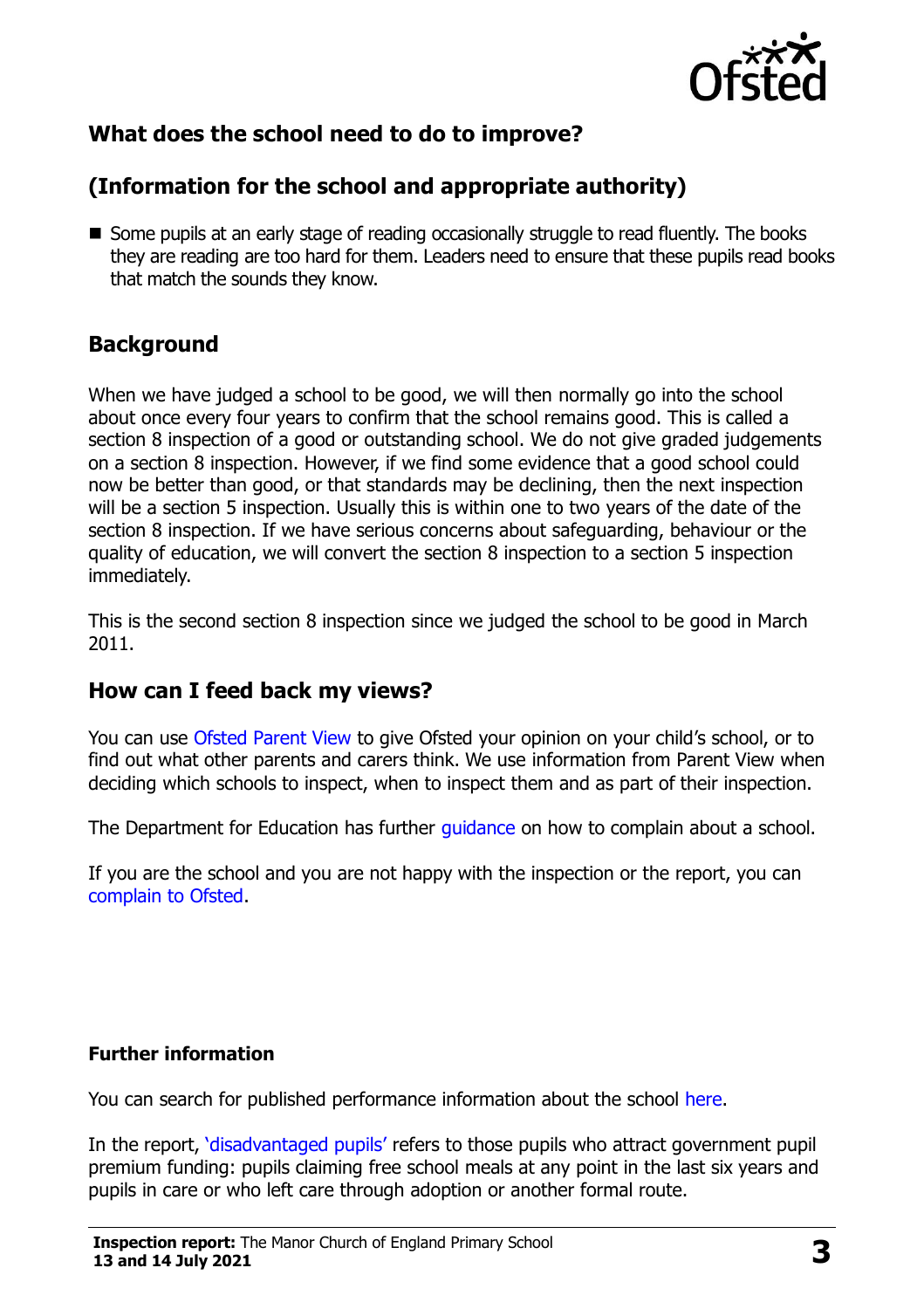

## **School details**

| Unique reference number             | 109176                                                            |
|-------------------------------------|-------------------------------------------------------------------|
| <b>Local authority</b>              | South Gloucestershire                                             |
| <b>Inspection number</b>            | 10198369                                                          |
| <b>Type of school</b>               | Primary                                                           |
| <b>School category</b>              | Maintained                                                        |
| Age range of pupils                 | 4 to 11                                                           |
| <b>Gender of pupils</b>             | Mixed                                                             |
| Number of pupils on the school roll | 204                                                               |
| <b>Appropriate authority</b>        | The governing body                                                |
| <b>Chair of governing body</b>      | Sarah-Jane Cannings                                               |
| <b>Headteacher</b>                  | Amanda Flanagan                                                   |
| Website                             | www.themanorcofeprimary.org.uk                                    |
| Date of previous inspection         | 14 June 2016, under section 8 of the<br><b>Education Act 2005</b> |

# **Information about this school**

- Since the last inspection, a new headteacher and deputy headteacher have been appointed.
- The school uses one unregistered alternative provider.
- The school is a voluntary-controlled Church of England school. At the most recent Section 48 inspection of the school, carried out in May 2016, the school was judged to be outstanding.
- There is a breakfast and after-school club for pupils who attend the school.

## **Information about this inspection**

- This was the first routine inspection the school received since the COVID-19 (coronavirus) pandemic began. The inspector discussed the impact of the pandemic with the school and has taken that into account in his evaluation of the school.
- The inspector met with the headteacher, senior leaders, staff, pupils and three members of the governing body. He spoke with a representative of the local authority.

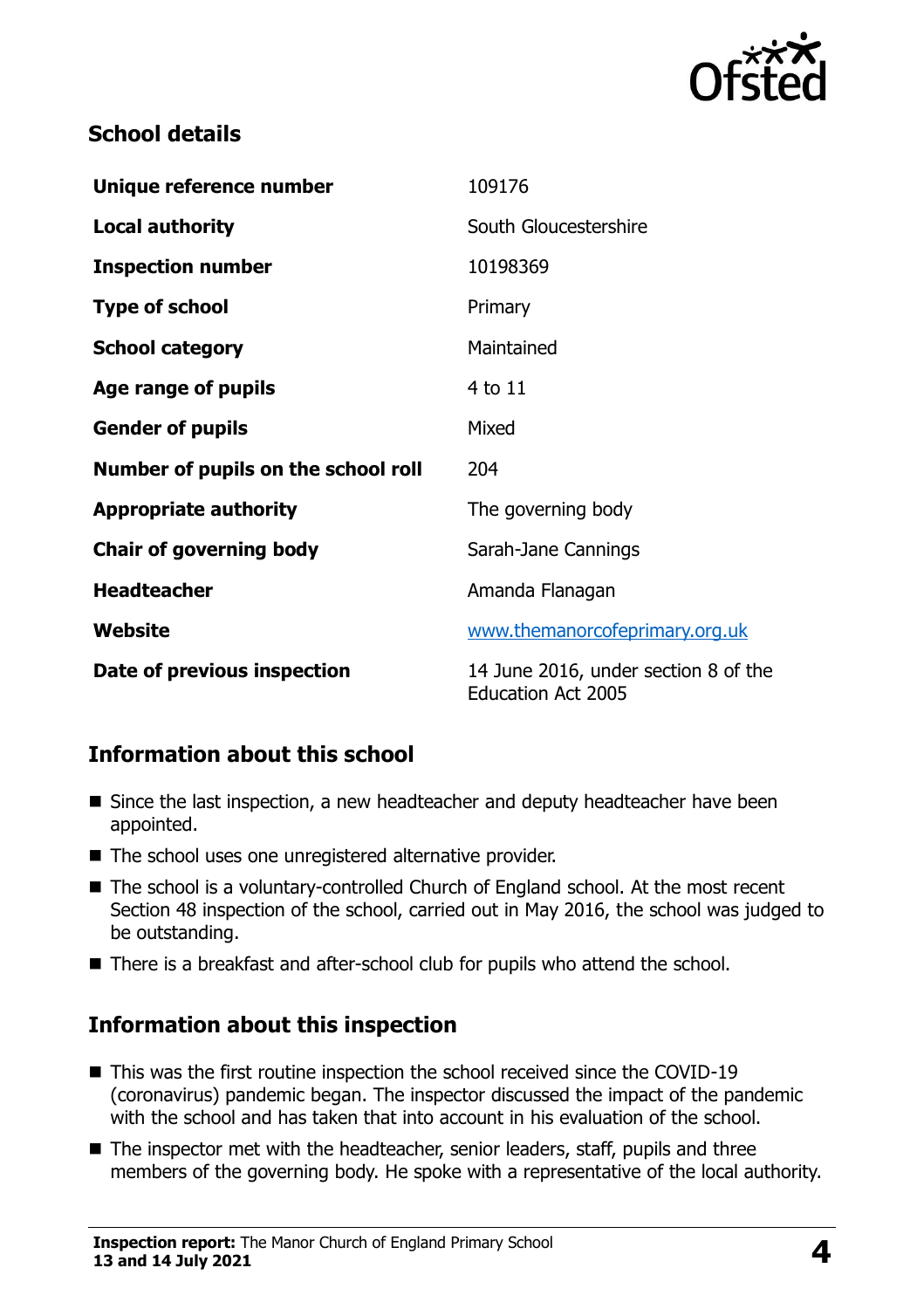

- The inspector listened to pupils from Years 1, 2 and 3 read to an adult.
- The inspector did deep dives in these subjects: reading, mathematics and history. He discussed the curriculum with subject leaders, staff and pupils, visited lessons and looked at pupils' work.
- The inspector considered how well the designated safeguarding lead acts on concerns about pupils' welfare and safety. He reviewed the school's safeguarding documentation and talked to pupils, staff and governors about safe working practices.
- The inspector observed pupils' behaviour in lessons and around the school site, including at lunchtime.
- The inspector considered 65 responses to the online survey, Ofsted Parent View, including 55 free-text responses, and 19 responses to the staff survey.

#### **Inspection team**

Dale Burr, lead inspector **Her Majesty's Inspector**